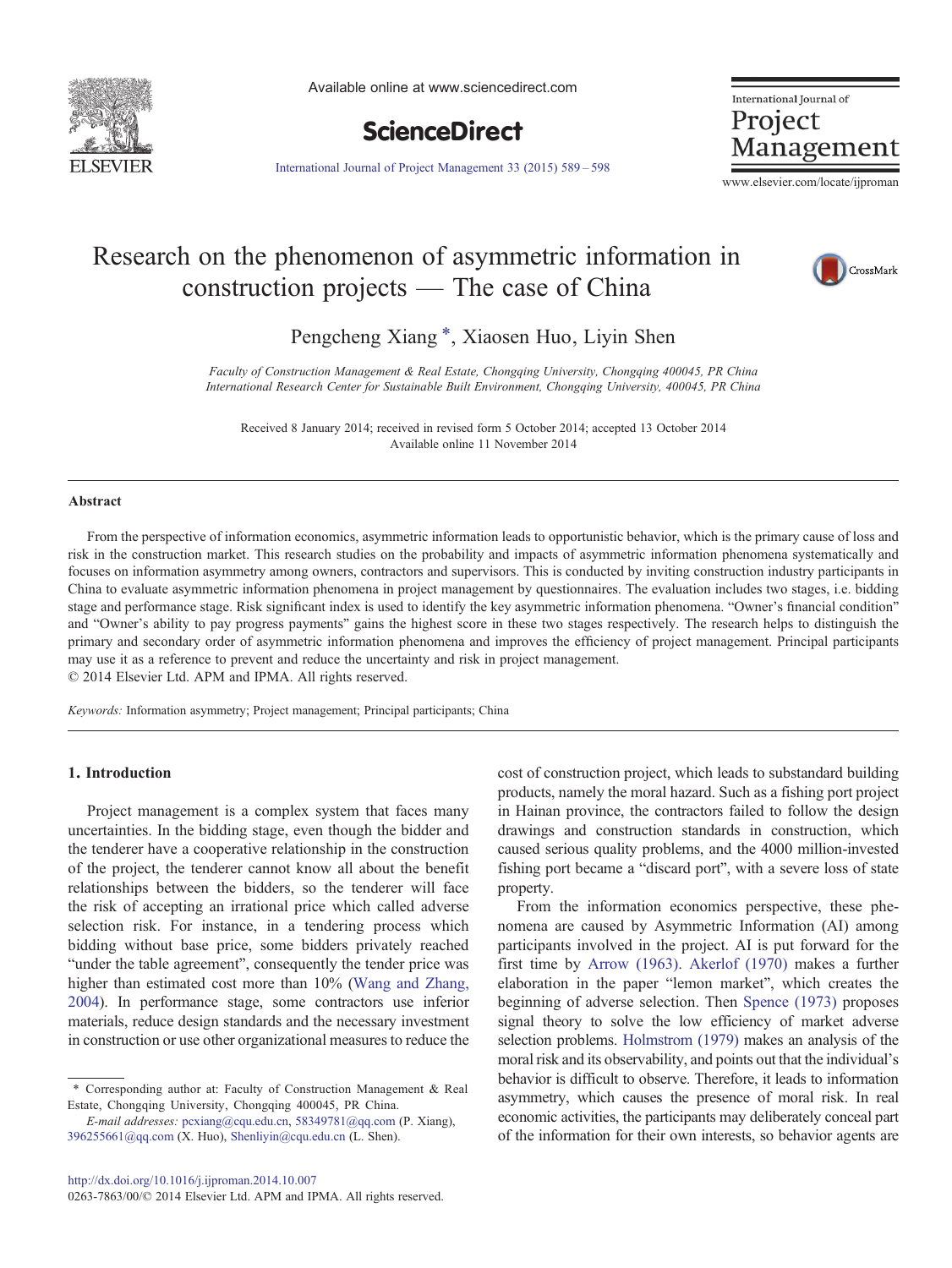unaware of all the related knowledge and cannot foresee the future precisely when they make decisions, therefore they will face with uncertainty and risk inevitably ([Sha et al., 2004; Xiang](#page--1-0) [and Lu, 2011\)](#page--1-0). Virtually uncertainty is a state of incomplete information, which can lead to opportunistic behavior, i.e. adverse selection and moral risk, is the primary cause of project risk. Therefore, the research on AIs in project management, not only has full feasibility, but also has practical significance. Summing up AIs in project management, eliminating the main AIs can effectively reduce the possibility of risks that participants may face with and increase the efficiency of project management ([Qi and Sheng, 2008](#page--1-0)).

Meanwhile, the Chinese construction market plays an important role in global building market. According to the Top 225 International Contractors in 2012 released by ENR (Engineering News-Record), 41 companies in Chinese mainland are on the list, accounting for 18.22%. The total income of Chinese mainland contractors is 4383 billion U.S. dollars, accounting for 34.48% of the largest general contractors' general income ([Chen and Li, 2012\)](#page--1-0). Chinese construction market shares 18% in the global construction industry and grows steadily, so the research on Chinese project management information asymmetry has a significant practical significance, which can effectively promote the orderly and healthy development in global construction market.

This paper mainly researches on AIs in project management in China. Several AIs are collected from specialists and related literatures, ranked through questionnaires. Through the data analysis high probability and influential AIs in project management are summarized. Discussing about these AIs can help increase information transparency in the construction market, reduce the cost of information collection, and promote the healthy and orderly development of project management.

#### 2. Literature review

In recent years, the researches on AI are widely involved in finance, insurance, labor, risk management and construction projects, etc. In this background, domestic and international relevant scholars have started in-depth study of the application of AIs in construction projects.

### 2.1. General situation of AIs in project management

One of the important applications of AI in project management is the principal–agent problem ([Jager, 2008\)](#page--1-0). [Lampel et al.](#page--1-0) [\(1996\)](#page--1-0) discuss about AI and the scientific technology innovation in large scale project. [Zhang and Guan \(2000\)](#page--1-0) propose the information model of construction and AI problems, and quantity analysis method is used to study how to determine the moderate symmetry range. Then [Li and Yu \(2002\)](#page--1-0) discuss the relationship among the information symmetry, engineering cost and engineering income, and do a theoretical discussion about moderate symmetry range between owners and contractors. To know well about AIs among the participants, [Turner and Muller \(2003\)](#page--1-0) point out that the owner has a principal–agent relationship with the contractor. One of the key problems of the principal–agent relationship is "incentive". Therefore, how to explore the optimal incentive mechanism is the key to the success of the project. [Verma and Terpenny \(2005\)](#page--1-0) put forward a dynamic project management thought based on the principal–agent model, which considers that the change of the principal participants' behavior can solve the problems of information asymmetry in project management. The principal–agent problems arise because of conflicting interests and AIs between principals and agents, and to improve the construction agent management model by establishing incentive and restraint mechanisms, strengthening contract management and implementing project guarantees and insurance system ([Deng, 2006](#page--1-0)). [Ceric \(2012\)](#page--1-0) uses the principal–agent theory to study the communication risk among the owner, the contractor and the project manager, he thinks that before the contract signing AI mainly exists between the owner and the contractor, and after signing the contract AI mainly exists between the owner and the project manager.

#### 2.2. Mojar AIs in previous literatures

In recent years, the researches on AI are widely involved in finance, insurance, labor, risk management and construction projects, etc. In this background, domestic and international relevant scholars have started in-depth study of the application of AIs in construction projects. For instance, in the real estate market, developers are prone to take advantage of their own information to get high profits. Or they may not conform to the quality requirements or appear malicious speculation behavior in house sales ([Cai and Jiang, 2003](#page--1-0)). [Zhang and Guan \(2000\),](#page--1-0) [Xiang et al.](#page--1-0) [\(2006\),](#page--1-0) and [Zheng \(2010\)](#page--1-0) emphatically discuss AIs between the owner and the contractor. In the bidding stage, owners are clearer about their own building intention, the financial condition, the project procedure, the transparency in evaluation of bid, etc. But the owner knows less about the contractor's technology, ability, equipment, management, and other information. In the contract implementation, the contractor knows more about their own building behavior than the owner, who is in the information advantage, but the contractor does not know about the credit and financial ability of the owner, at this point the contractor belongs to the information underdog. [Huai and Wang \(2004\)](#page--1-0) focus on AIs between the owner and the supervisor. In the bidding stage, the supervisor's information advantages include the unit qualification, credit standing and financial position, performance, technology, the number of employees and their quality, etc. In the performance stage, the supervisor's information advantages mainly contain the number of supervision engineer, technical skills, professional moral risk, etc. [Zhu and Li \(2005\)](#page--1-0) discuss about moral hazard of contractors under information asymmetry. In the contract implementation, the contractor may suits his own interests through a claim or improper means, such as cutting corners, and reduces the investment in the construction measures to reduce the actual cost. [Ye and Zhang \(2008\)](#page--1-0) propose information advantage of the owner is construction intention and pay ability, which is information disadvantage of the supervisor and contractor. The qualification, credibility,